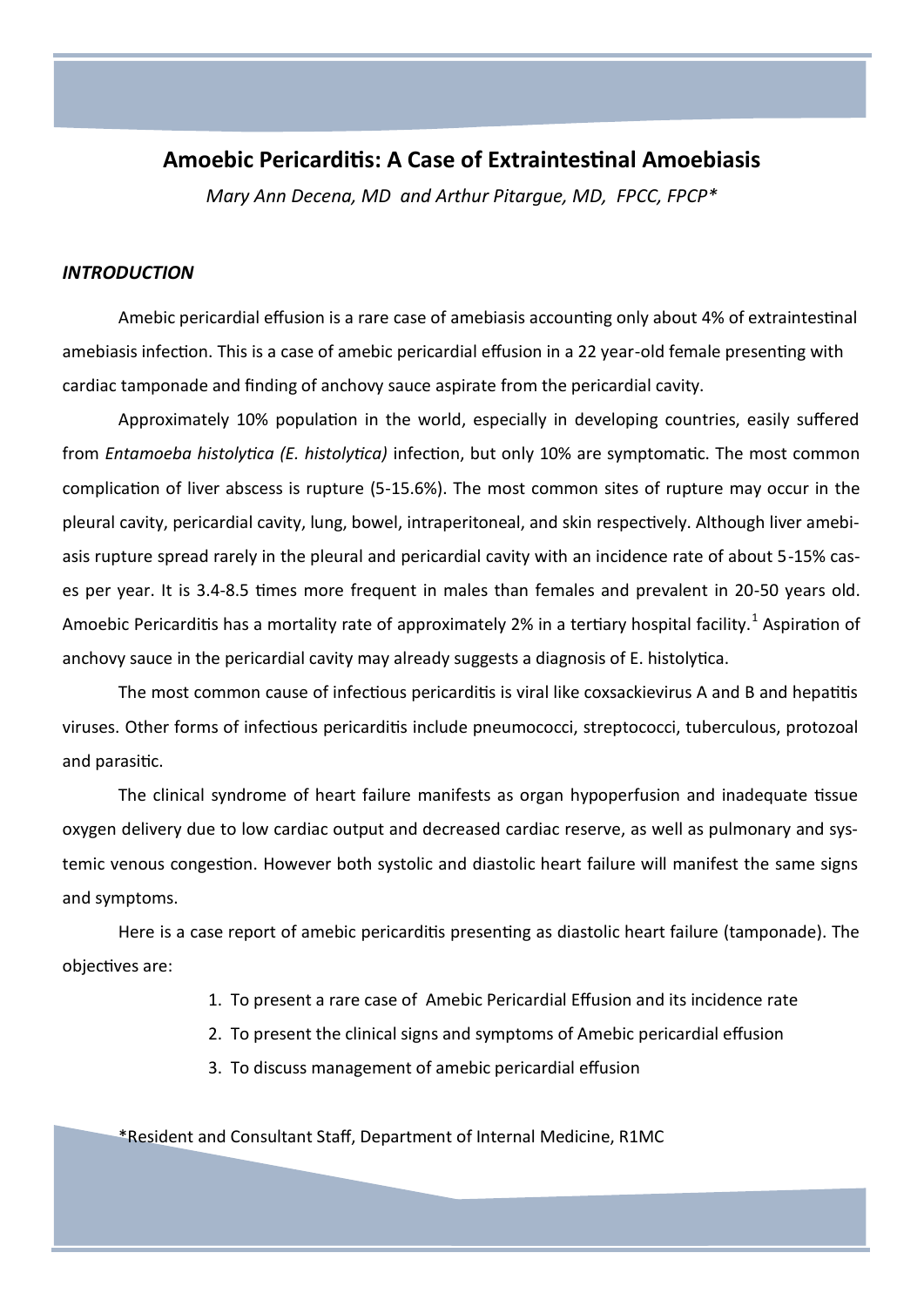### *CASE REPORT*

A case of S.C, 22 year-old female, Filipino, Roman Catholic, occasional alcoholic drinker, married with 3 children, living in a nipa hut with flush type toilet near the kitchen area, in Bolinao Pangasinan was admitted in this institution on December 18, 2011 with a chief complaint of difficulty of breathing which started about a week prior to admission as on and off undocumented fever with accompanying non productive cough. No other symptoms associated like dysuria and loose bowel movement. No medications taken nor consult done.

3 days prior to admission, patient complained of chest pain, heavy in character, nonradiating, relieved by rest, associated with 3-pillow orthopnea and easy fatigability in about 10 steps on flat surface.

A day prior to admission, she had severe difficulty of breathing which prompted her to seek consult in a community hospital. She was then referred and admitted in our institution.

Patient previously experienced joint pains and rashes characterized as butterfly malar rash and diagnosed as Systemic Lupus Erythematosus last 2008 by a government hospital in Baguio. Diagnostic work-ups like Antinuclear antibody and LE cell preparation were not known to informant. She was given Methylprednisolone 4mg tablet taken once a day which she took for a month with poor compliance due to financial constraints. There were no more follow-ups thereafter.

On admission patient was in severe cardiorespiratory distress. She was hypotensive with a BP of 90/60, tachycardic with cardiac rate of 136, tachypneic with respiratory rate of 35, and temperature of 36C. She had engorged neck veins at  $30^0$ , symmetrical chest expansion with rales all over lung fields, adynamic precordium, soft heart sound, apex beat at the  $6<sup>th</sup>$  ICS left anterior axillary line, soft S1, (-) S3, tachycardia, regular rhythm, and no murmurs noted and positive pulsus paradoxus . Physical examination of the abdomen was unremarkable. Patient had grade 1 pitting bipedal edema. No skin lesions noted. Pulses were full and equal.

With an initial impression of Congestive Heart Failure, she was started on Furosemide 40 mg intravenously for 3 doses. Chest Xray (Fig. 1) was done whith an initial impression of multicamber cardiomegaly. Patient was referred to Cardiology service. Review of the Chest Xray should a "water bottle sign" (loss of cardiac contours).



**Figure 1. Chest X Ray: enlarge cardiac silhouette "water bottle sign"** 

On her  $1<sup>st</sup>$  hospital day, patient had increasing severity of difficulty of

breathing, persistently tachycardic with noted hypotension (80-90/50-60), and muffled heart sounds. With the chest Xray and the abovementioned clinical findings, pericardial effusion with tamponade was entertained.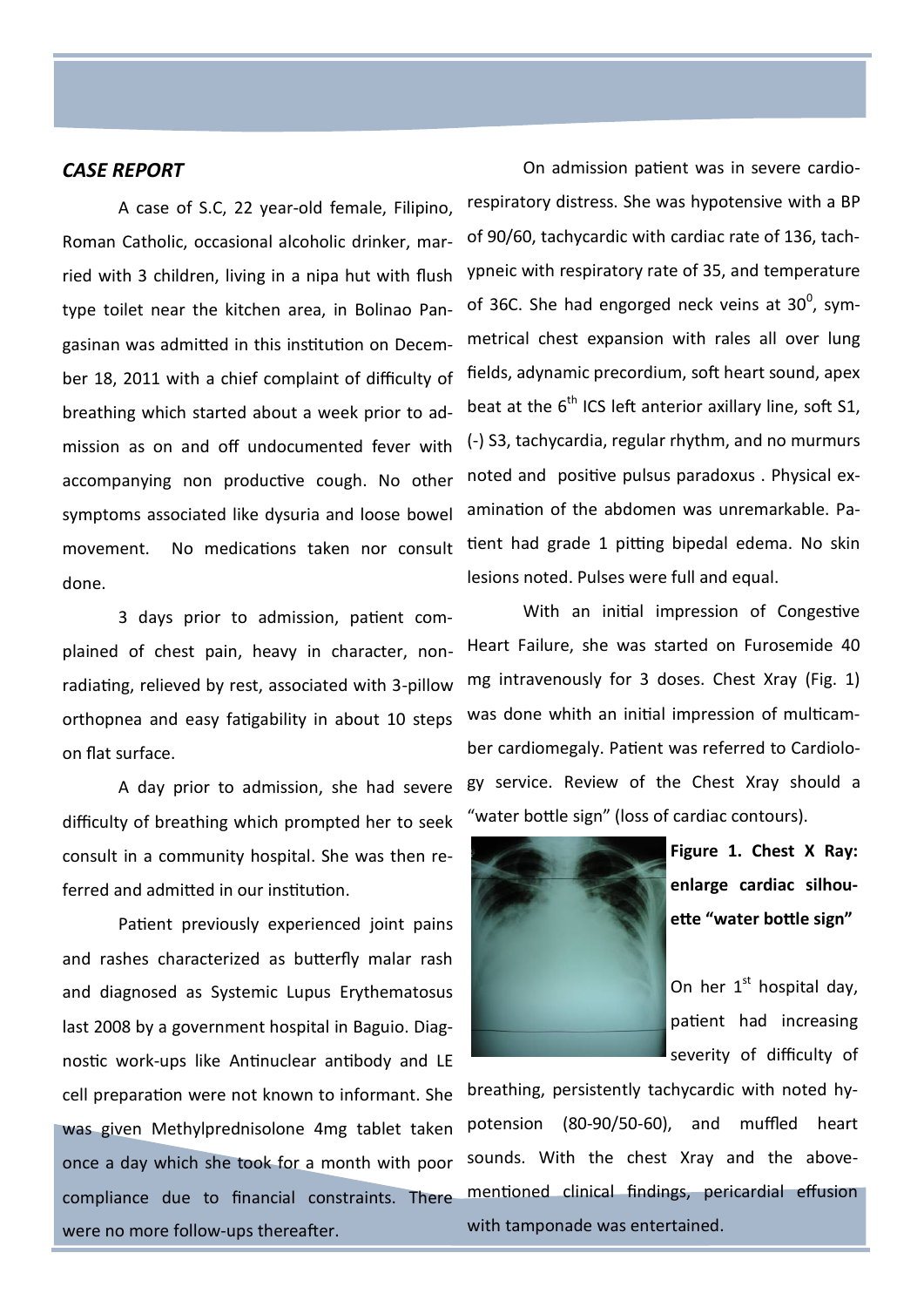A 2-Dimensional Echocardiogram was done revealing massive pericardial effusion with tamponade. Furosemide IV was discontinued.



Figure 2: 2-D Echocardiogram: right ventricular and atrial diastolic collapse (see arrow)

Patient was then referred to surgery department for therapeutic and diagnostic pericardiocentesis guided by 2-Dimensional echocardiography. Aspiration of anchovy sauce- like fluid amounting to 610 cc was obtained from the pericardial cavity. Amebic Pericardial Effusion probably secondary to Ruptured Amebic Liver Abscess was then entertained. Pericardial fluid was sent for analysis revealing non-fungal component, negative for acid fast Mexico, India, Africa and Tropical Asia. Liver amebibacilli and positive for Entamoeba cyst in the direct asis rupture spreading to pleural and pericardial smear analysis. Ultrasound of whole abdomen was cavity is a rare case. Risk factors are low socioecorequested which revealed minimal peritoneal fluid, apparent thickening of the gallbladder wall, prominent spleen with incidental note of minimal pericar-year-old female, immunocompromised -- diagdial fluid. She was started on Metronidazole 500 mg nosed with Systemic Lupus Erythematosus, resides IV given every 8 hours.



**Figure 3: Anchovy sauce-like pericarial fluid**

On the second hospital day, patient's difficulty of

breathing was relieved. She had stable vital signs and was afebrile. Pericardiostomy tube was removed on the second hospital day after complete evacuation of pericardial fluid. However, on the 3<sup>rd</sup> hospital day, patient went home against medical advised. She was prescribed with Metronidazole 500mg to be taken 3x a day for 7-10days and was advised for close follow up at the Medical Outpatient department.

## *DISCUSSION*

Amebiasis is preventable and treatable. However, a delay in the diagnosis may cause serious complications. This is transmitted via fecal-oral -route with worldwide distribution. It is found mainly in developing countries in the tropics like nomic status, poor sanitation, living in endemic areas and immunosuppression. Our patient is a 22

in a poor sanitation area, presented with difficulty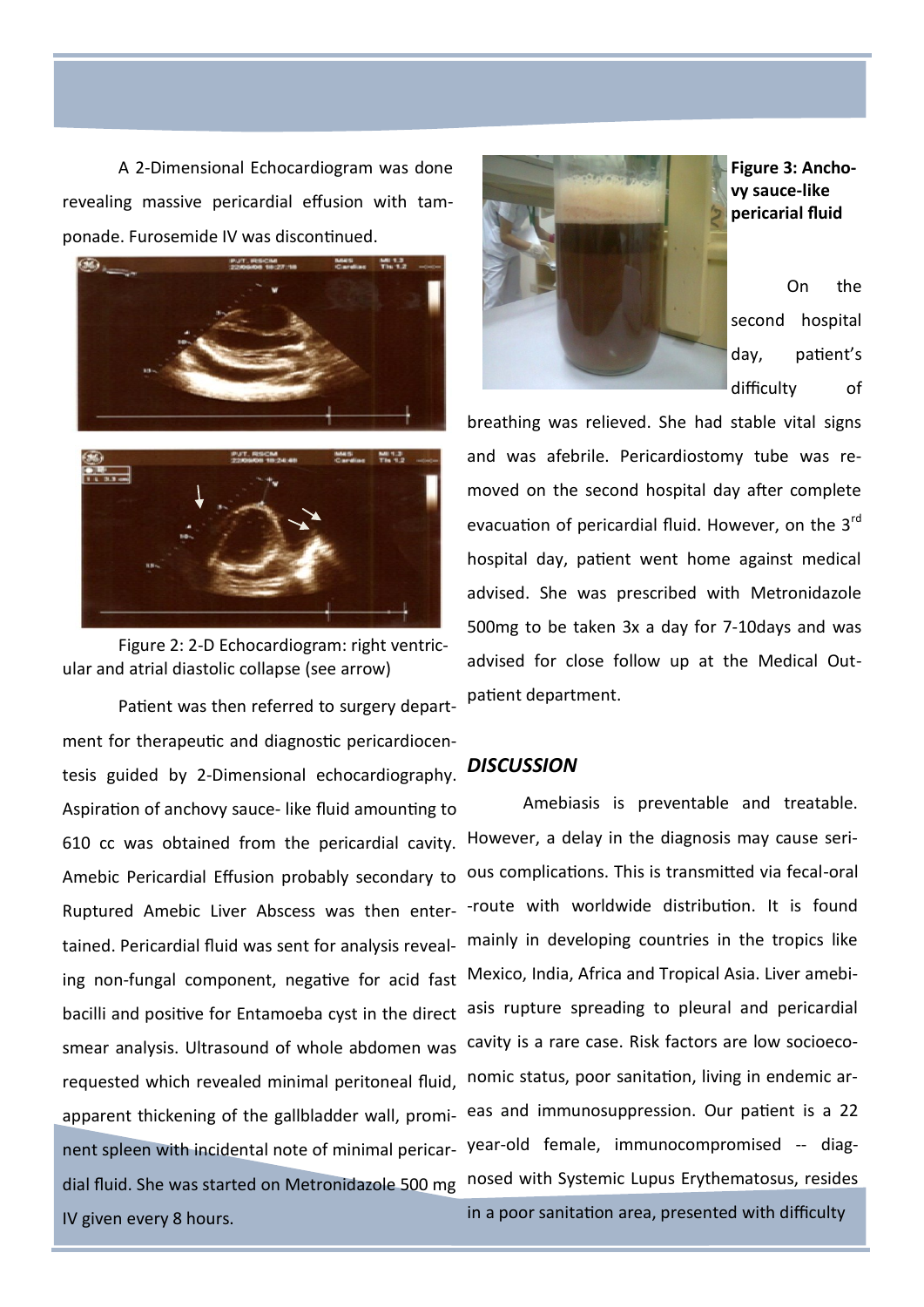with muffled heart sounds (Beck's triad) confirmed the enlarged left lobe may be a pointer to the diaggree of hemodynamic compromise. Early diastolic clinical diagnosis, but is not conclusive in diagnoscollapse of the right ventricle and right atrium, ing any amebic liver abscess.<sup>4</sup> which occurs during ventricular diastole via of tamponade.<sup>3</sup> Formation of an effusion is a com- 90%. Peripheral eosinophilia is not particularly component of the inflammatory response when there mon. Stool microscopy has limited value for the dithe pericardium. $3$ 

initial treatment of choice with echocardiographic tively indicate that the extraintestinal focus is seccation rate of 4.7%.<sup>3</sup> Therapeutic and diagnostic 2- both pathogenic and nonpathogenic *Entamoeba* D ECHO guided pericardiocentesis was done in this may be present in the gut. ELISA method can differpatient with aspiration of anchovy sauce-like fluid entiate pathogenic from nonpathogenic *Entamoeba* our country that we have isolated the cyst form of mentioned to be noted in the pericardial fluid. *E. histolytica.*

did not show any primary focus, however, accord-munosuppression who are at risk of amoebic

of breathing and noted hypotension, tachycardic, ing to another article, that a presence of a lump in by the accumulation of fluid in the pericardial nosis, however, if the abscess has rupture into the space in a quantity sufficient to cause serious ob-pericardium, often the lump is not seen and the struction to the inflow of blood to the ventricles by bulging left lobe is flattened. This is not noted in echosonography<sup>2</sup>. Several findings indicate that the chest Xray of our patient. The role of modern tamponade is enough to cause at least some de-imaging, sonography is good enough to support

2Dechocardiogram are sensitive and specific signs (indirect agglutination), which has a sensitivity of is an inflammatory or infectious process affecting agnosis of extraintestinal amebiasis. The presence Urgent therapeutic pericardiocentesis is the stool microscopy (in about 15-33%) does not definiguidance with a success rate of 97% and a compli-ondary to the identified intestinal parasite because from the pericardial cavity. According to a journal in stool samples.<sup>6</sup> In the literature, the trophozite is that "an aspiration of anchovy sauce pus from both the invasive form with the following pathogenic the pericardial cavity and the liver should be re-sequence: adherence, contact dependent, killing garded as confirming the diagnosis of amebic peri-and phagocytosis via Gal/GalNac Lectin and the carditis secondary to amebic liver abscess because amoebic receptor for phosphatidyl serine.<sup>8</sup> In our demonstration of *Entamoeba histolytica* is seldom case, the patient had the dormant stage (cyst form) possible".<sup>6</sup> This one of the rare case documented in and upon review of other literature, this form is not Diagnosis is usually made by serology of amebic cysts or trophozoites determined by

In this case, the ultrasonographic findings tained in all cases of pericardial effusion with im-A high index of suspicion should be main-